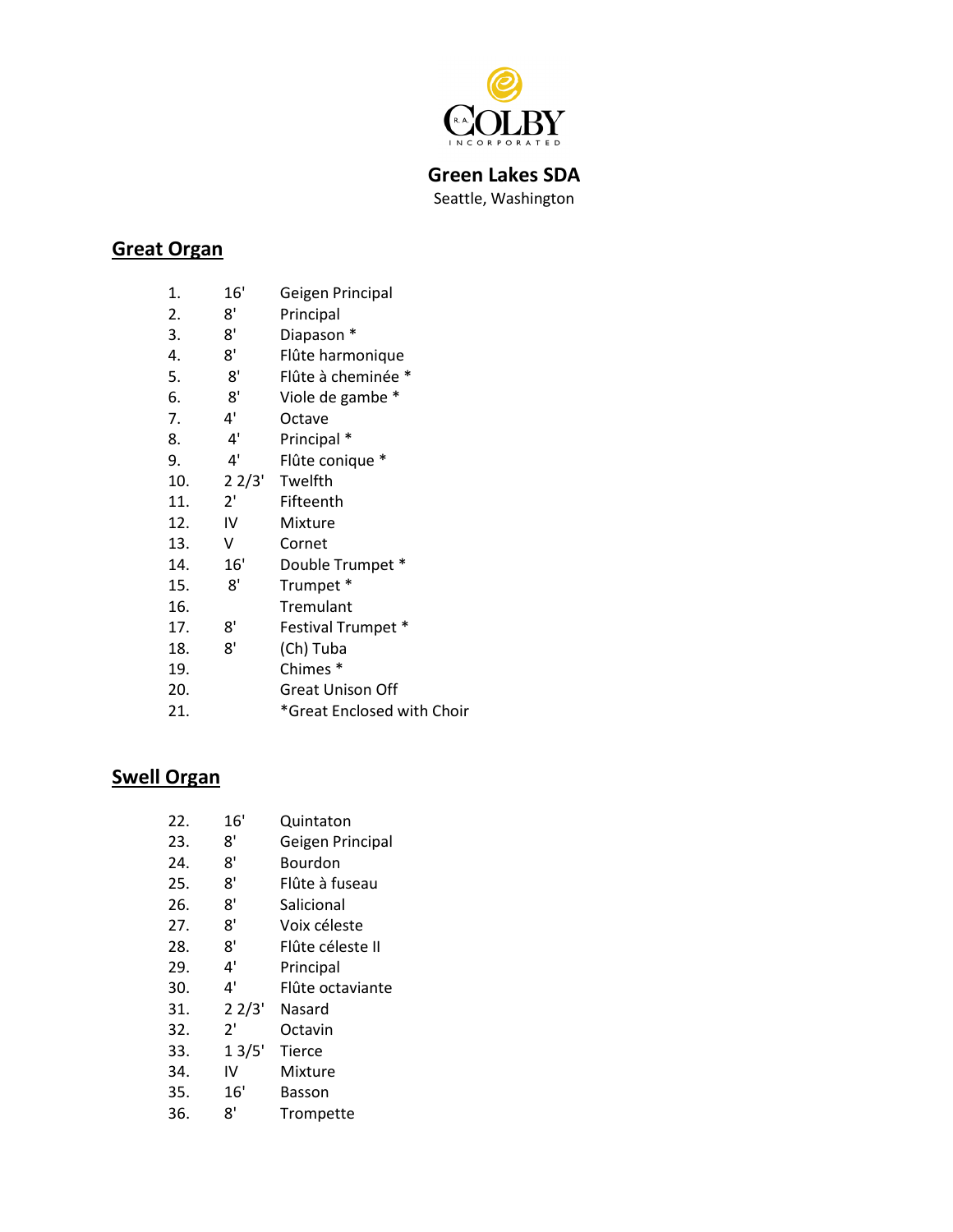| 37. | 8' | Hautbois               |
|-----|----|------------------------|
| 38. | 8' | Clarinet               |
| 39. | 4' | Clairon                |
| 40. | 8' | Voix Humaine           |
| 41. |    | Tremulant              |
| 42. |    | <b>Orchestral Harp</b> |
| 43. |    | Swell Unison Off       |
| 44. |    | Swell Sub              |
| 45. |    | Swell Super            |

# **Choir Organ**

| 46. | 16'             | Dulciana                |
|-----|-----------------|-------------------------|
| 47. | 8'              | Principal               |
| 48. | 8'              | Gemshorn                |
| 49. | 8'              | <b>Gemshorn Celeste</b> |
| 50. | 8'              | Gedeckt                 |
| 51. | 8'              | Dulciana                |
| 52. | 8'              | <b>Unda Maris</b>       |
| 53. | 4'              | Octave                  |
| 54. | 4'              | Nachthorn               |
| 55. | 4'              | Dulcet II               |
| 56. | $2 \frac{2}{3}$ | Nasat                   |
| 57. | 2'              | Octave                  |
| 58. | 13/5'           | Terz                    |
| 59. | 11/3'           | Quintflöte              |
| 60. | Ш               | Klein Mixture           |
| 61. | 8'              | Trompette               |
| 62. | 8'              | Cromorne                |
| 63. | 8'              | Cor Anglais             |
| 64. | 8'              | French Horn             |
| 65. |                 | Tremulant               |
| 66. |                 | Choir Unison Off        |
| 67. | 8'              | Tuba                    |
| 68. | 8'              | (Gt) Festival Trumpet   |
| 69. |                 | Celesta                 |
|     |                 |                         |

### **Pedal Organ**

| 70. | 32' | Contra Geigen         |
|-----|-----|-----------------------|
| 71. | 16' | Principal             |
| 72. | 16' | (Gt) Geigen Principal |
| 73. | 16' | Subbass               |
| 74. | 16' | Bourdon               |
| 75. | 16' | (Ch) Dulciana         |
| 76. | ጸ'  | Octave                |
| 77. | 8′  | Gedeckt               |
| 78. | 8'  | (Gt) Flûte            |
| 79. | 8'  | (Ch) Dulciana         |
| 80. | 4'  | Choralbass            |
| 81. | 4'  | (Gt) Flûte            |
| 82. | Ш   | Mixture               |
|     |     |                       |
| 83. | 32' | Contre Posaune (ext)  |